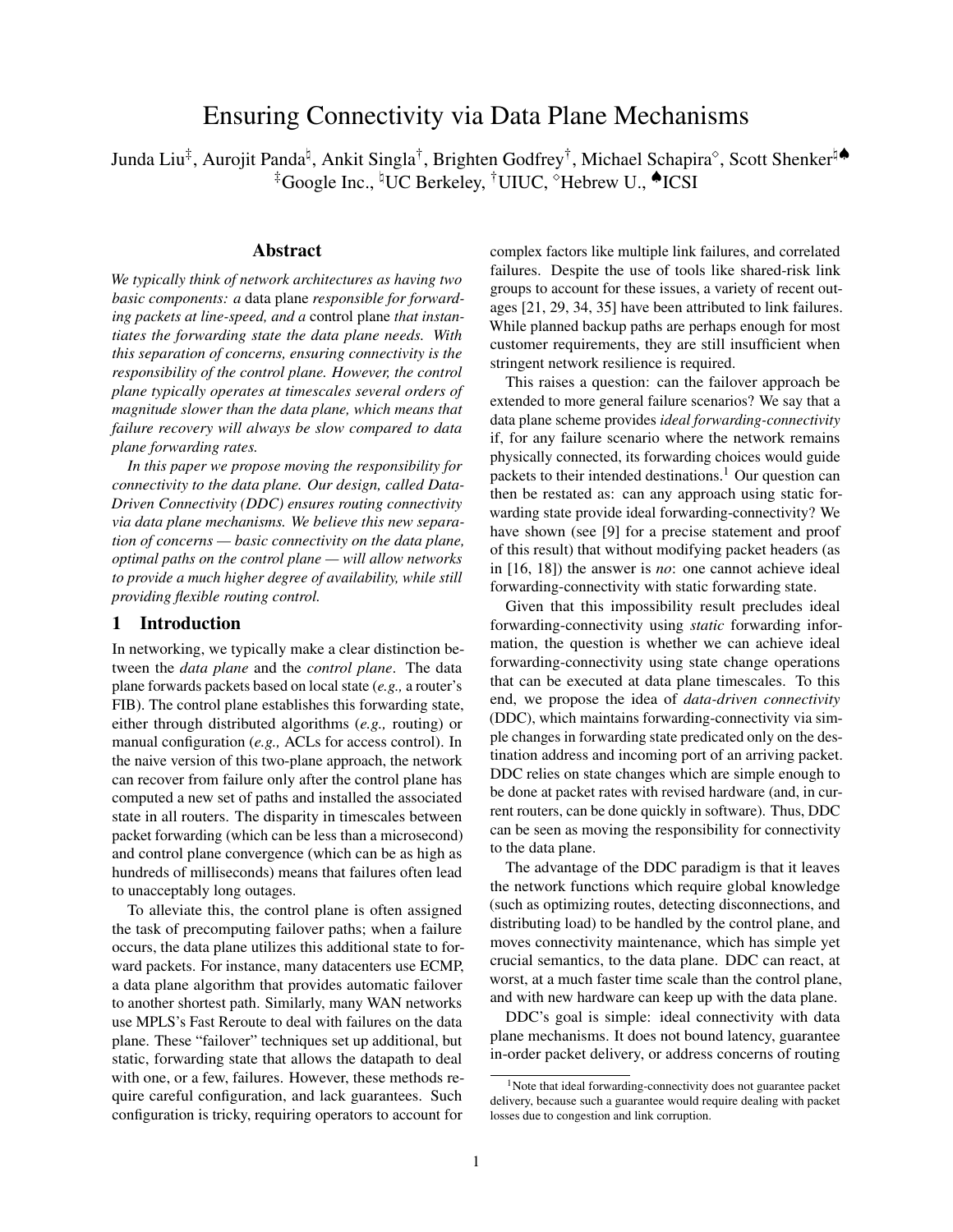policy; leaving all of these issues to be addressed at higher layers where greater control can be exercised at slower timescales. Our addition of a slower, background control plane which can install arbitrary routes safely even as DDC handles data plane operations, addresses the latency and routing policy concerns over the long term.

We are unaware of any prior work towards the DDC paradigm (see discussion of related work in *§*[5\)](#page-8-0). DDC's algorithmic foundations lie in *link reversal routing* (Gafni and Bertsekas [\[10\]](#page-12-4), and subsequent enhancements [\[8,](#page-12-5) [26,](#page-13-3) [32\]](#page-13-4)). However, traditional link reversal algorithms are not suited to the data plane. For example, they involve generating special control packets and do not handle message loss (*e.g.,* due to physical layer corruption). In addition, our work extends an earlier workshop paper [\[17\]](#page-12-6), but the algorithm presented here is quite different in detail, is provably correct, can handle arbitrary delays and losses, and applies to modern chassis switch designs (where intraswitch messaging between linecards may exhibit millisecond delays).

# <span id="page-1-0"></span>2 DDC Algorithm

# 2.1 System Model

We model the network as a graph. The assumptions we make on the behavior of the system are as follows.

Per-destination serialization of events at each node. Each node in the graph executes our packet forwarding (and state-update) algorithm serially for packets destined to a particular destination; there is only one such processing operation active at any time. For small switches, representing the entire switch as a single node in our graph model may satisfy this assumption. However, a single serialized node is a very unrealistic model of a large highspeed switch with several linecards, where each linecard maintains a FIB in its ASIC and processes packets independently. For such a large switch, our abstract graph model has *one node for each linecard*, running our node algorithm in parallel with other linecards, with links between all pairs of linecard-nodes within the same switch chassis. We thus only assume each linecard's ASIC executes packets with the same destination serially, which we believe is an accurate model of real switches.

Simple operations on packet time scales. Reading and writing a handful of FIB bits associated with a destination and executing a simple state machine can be performed in times comparable to several packet processing cycles. Our algorithm works with arbitrary FIB update times, but the performance during updates is sub-optimal, so we focus on the case where this period is comparable to the transmission time for a small number of packets.

In-order packet delivery along each link. This assumption is easily satisfied when switches are connected physically. For switches that are separated by other network elements, GRE (or other tunneling technologies)

with sequence numbers will enforce this property. Hardware support for GRE or similar tunneling is becoming more common in modern switch hardware.

Unambiguous forwarding equivalence classes. DDC can be applied to intradomain routing at either layer 2 or layer 3. However, we assume that there is an unambiguous mapping from the "address" in the packet header to the key used in the routing table. This is true for routing on MAC addresses and MPLS labels, and even for prefix-based routing (LPM) as long as every router uses the same set of prefixes, but fails when aggregation is nonuniform (some routers aggregate two prefixes, while others do not). This latter case is problematic because a given packet will be associated with different routing keys (and thus different routing entries). MPLS allows this kind of aggregation, but makes explicit when the packet is being routed inside a larger Forwarding Equivalence Class. Thus, DDC is not universally applicable to all current deployments, but can be used by domains which are willing to either (a) use a uniform set of prefixes or (b) use MPLS to implement their aggregation rather than using nonuniform prefixes.

For convenience we refer to the keys indexing into the routing table as destinations. Since DDC's routing state is maintained and modified independently across destinations, our algorithms and proofs are presented with respect to one destination.

Arbitrary loss, delay, failures, recovery. Packets sent along a link may be delayed or lost arbitrarily (*e.g.,* due to link-layer corruption). Links and nodes may fail arbitrarily. A link or node is not considered recovered until it undergoes a control-plane recovery (an AEO operation; *§*[3\)](#page-4-0). This is consistent with typical router implementations which do not activate a data plane link until the control plane connection is established.

### <span id="page-1-1"></span>2.2 Link Reversal Background

DDC builds on the classic Gafni-Bertsekas (GB) [\[10\]](#page-12-4) link reversal algorithms. These algorithms operate on an abstract directed graph which is at all times a directed acyclic graph (DAG). The goal of the algorithm is to modify the graph incrementally through link reversal operations in order to produce a "destination-oriented" DAG, in which the destination is the only node with no outgoing edges (i.e., a sink). As a result, all paths through the DAG successfully lead to the destination.

The GB algorithm proceeds as follows: Initially, the graph is set to be an arbitrary DAG. We model link directions by associating with each node a variable *direction* which maps that node's links to the data flow direction (In or Out) for that link. Throughout this section we describe our algorithms with respect to a particular destination. Sinks other than the destination are activated at arbitrary times; a node *v*, when activated, executes the following algorithm: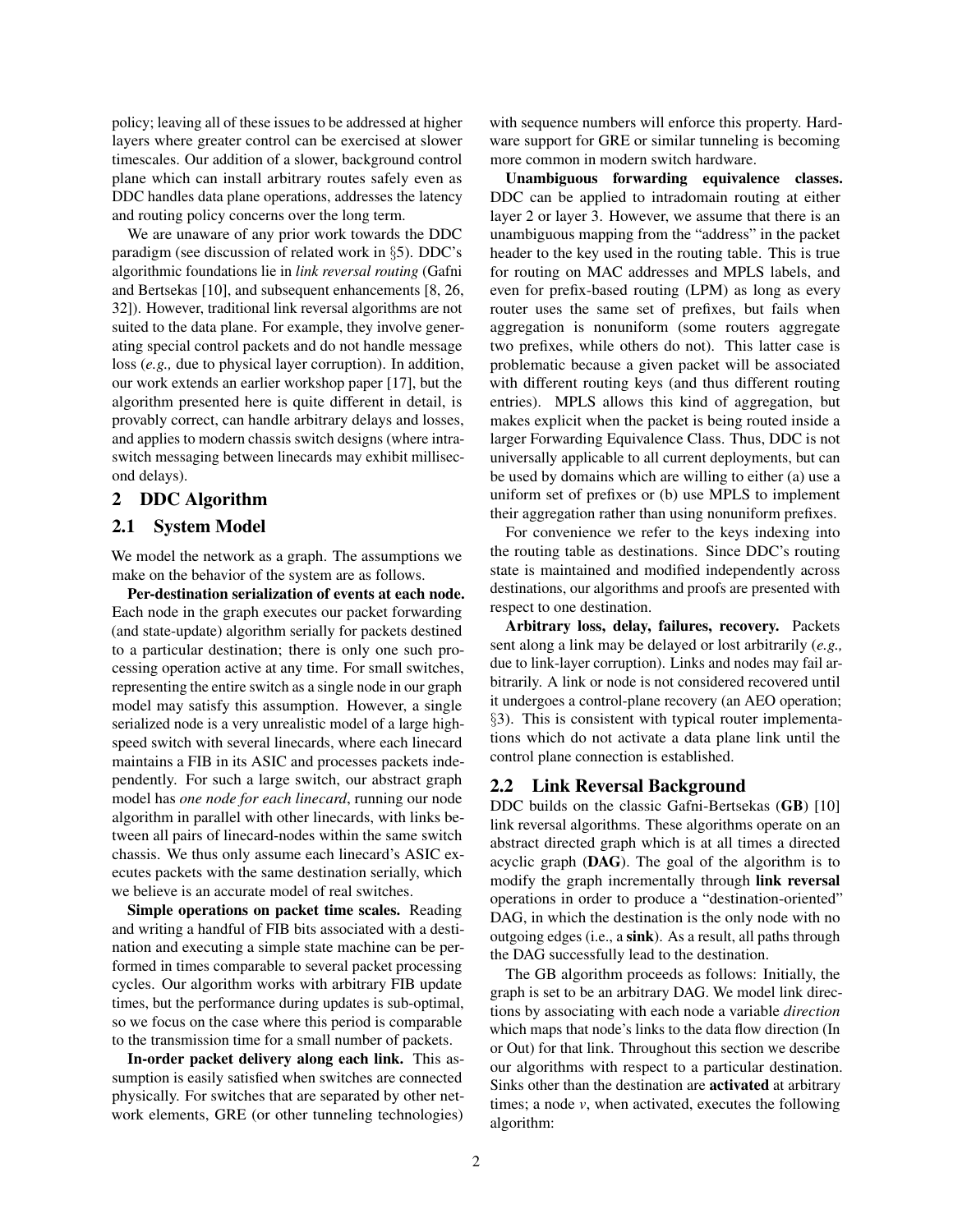```
GB_activate(v)
 if for all links L, direction[L] = In
      reverse all links
```
Despite its simplicity, the GB algorithm converges to a destination-oriented DAG in finite time, regardless of the pattern of link failures and the initial link directions, as long as the graph is connected [\[10\]](#page-12-4). Briefly, the intuition for the algorithm's correctness is as follows. Suppose, after a period of link failures, the physical network is static. A node is *stable* at some point in time if it is done reversing. If any node is unstable, then there must exist a node *u* which is unstable but has a stable neighbor *w*. (The destination is always stable.) Since *u* is unstable, eventually it reverses its links. But at that point, since *w* is already stable, the link  $u \rightarrow w$  will never be reversed, and hence *u* will always have an outgoing link and thus become stable. This increases the number of stable nodes, and implies that all nodes will eventually stabilize. In a stable network, since no nodes need to reverse links, the destination must be the only sink, so the DAG is destination-oriented as desired. For an illustrated example of GB algorithm execution, we refer the reader to Gafni-Bertsekas' seminal paper [\[10\]](#page-12-4).

Gafni-Bertsekas also present (and prove correct) a *partial reversal* variant of the algorithm: Instead of reversing all links, node *v* keeps track of the set *S* of links that were reversed by its neighbors since *v*'s last reversal. When activated, if  $\nu$  is a sink, it does two things: (1) It reverses  $N(v) \ S$ —unless *all* its links are in *S*, in which case it reverses all its links. (2) It empties *S*.

However, GB is infeasible as a data plane algorithm: To carry out a reversal, a node needs to generate and send special messages along each reversed link; the proofs assume these messages are delivered reliably and immediately. Such production and processing of special packets, potentially sent to a large number of neighbors, is too expensive to carry out at packet-forwarding timescales. Moreover, packets along a link may be delayed or dropped; loss of a single link reversal notification in GB can cause a permanent loop in the network.

# <span id="page-2-0"></span>2.3 Algorithm

DDC's goal is to implement a link reversal algorithm which is suited to the data plane. Specifically, all events are triggered by an arriving data packet, employ only simple bit manipulation operations, and result only in the forwarding of that single packet (rather than duplication or production of new packets). Moreover, the algorithm can handle arbitrary packet delays and losses.

The DDC algorithm provides, in effect, an emulation of GB using only those simple data plane operations. Somewhat surprisingly, we show this can be accomplished without special signaling, using only a *single bit* piggybacked in each data packet header—or equivalently, *zero bits*, with two virtual links per physical link. Virtual links can be implemented as GRE tunnels.

The DDC algorithm follows. Our presentation and implementation of DDC use the partial reversal variant of GB, which generally results in fewer reversals [\[4\]](#page-12-7). However, the design and proofs work for either variant.

### State at each node:

• to reverse: List containing a subset of the node's links, initialized to the node's incoming links in the given graph *G*.

Each node also keeps for each link L:

- *•* direction[L]: In or Out; initialized to the direction according to the given graph *G*. Per name, this variable indicates this node's view of the direction of the link L.
- local\_seq[L]: One-bit unsigned integer; initialized to 0. This variable is akin to a version or sequence number associated with this node's view of link L's direction.
- remote\_seq[L]: One-bit unsigned integer; initialized to 0. This variable attempts to keep track of the version or sequence number at the neighbor at the other end of link <sup>L</sup>. All three of these variables can be modeled as booleans,

with increments resulting in a bit-flip.

State in packets: We will use the following notation for our one bit of information in each packet:

*•* packet.seq: one-bit unsigned integer.

A comparison of an arriving packet's sequence number with remote\_seq[L] provides information on whether the node's view of the link direction is accurate, or the link has been reversed. We note that packet.seq can be implemented as a bit in the packet header, or equivalently, by sending/receiving the packet on one of two virtual links. The latter method ensures that *DDC requires no packet header modification*.

Response to packet events: The following two routines handle received and locally generated packets.

```
packet p generated locally:
   update_FIB_on_departure()
   send_on_outlink(any outlink, p)
packet p received on link L:
   update_FIB_on_arrival(p, L)
   update_FIB_on_departure()
   if (direction[L] = Out)
      if (p.seq != remote_seq[L])
         send_on_outlink(L, p)
   send_on_outlink(any outlink, p)
send_on_outlink(link L, packet p)
  p.seq = local_seq[L]
   send p on L
```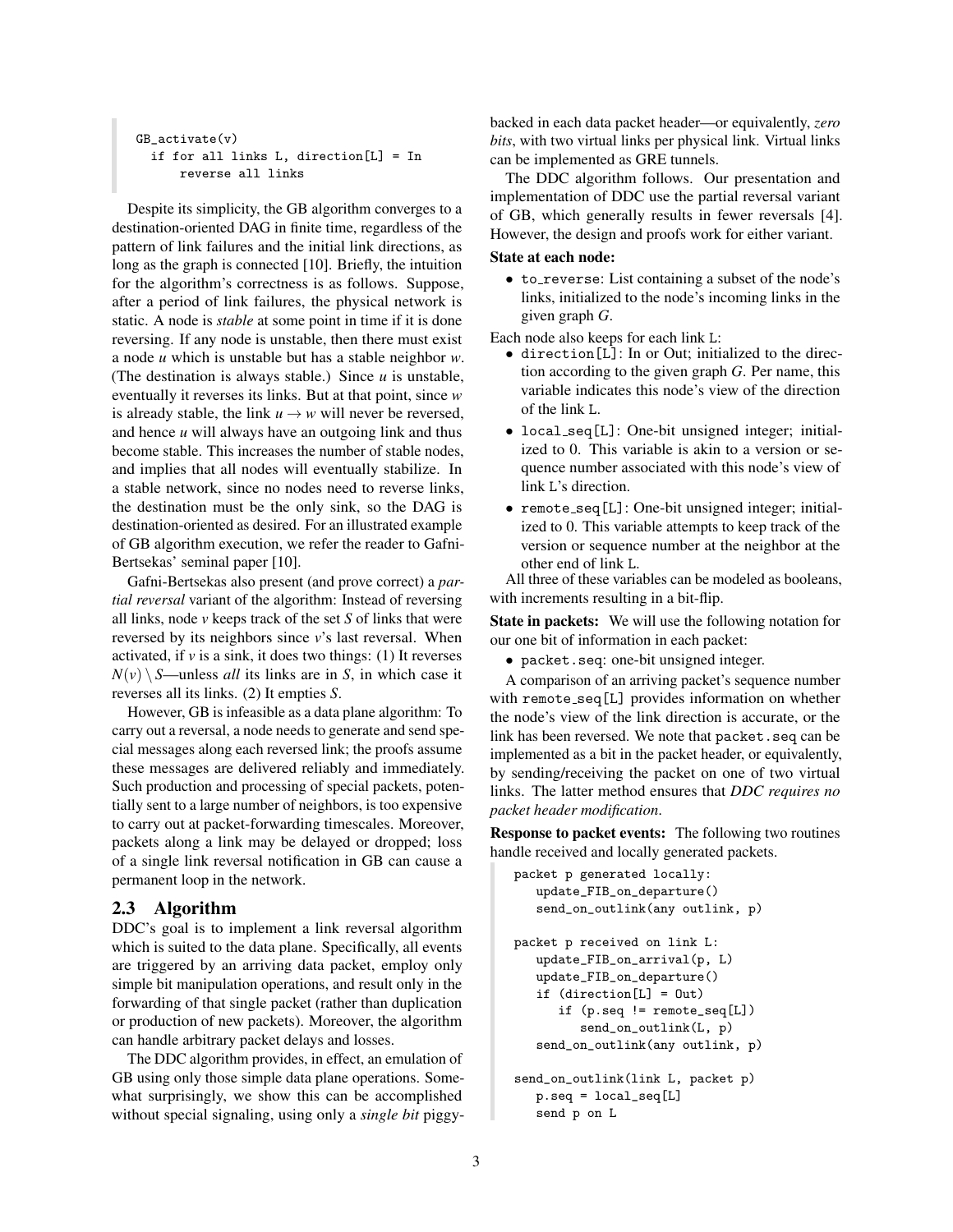These algorithms are quite simple: In general, after updating the FIB (as specified below), the packet can be sent on any outlink. There is one special case which will allow us to guarantee convergence (see proof of Thm. [2.1\)](#page-3-0): if a packet was *received* on an outlink without a new sequence number, indicating that the neighbor has stale information about the direction of this link, it is "bounced back" to that neighbor.

FIB update: The following methods perform local link reversals when necessary.

```
reverse_in_to_out(L)
   direction[L] = Out
   local_seq[L]++
reverse_out_to_in(L)
   direction[L] = In
   remote_seq[L]++
update_FIB_on_arrival(packet p, link L)
   if (direction[L] = In)
      assert(p.seq == remote_seq[L])
   else if (p.seq != remote_seq[L])
      reverse_out_to_in(L)
update_FIB_on_departure()
   if there are no Out links
      if to_reverse is empty
         // 'partial' reversal impossible
         to_reverse = all links
      for all links L in to_reverse
         reverse_in_to_out(L)
      // Reset reversible links
      to_{reverse} = \{L: direction[L] = In\}
```
The above algorithms determine when news of a neighbor's link reversal has been received, and when we must locally reverse links via a *partial reversal*. For the partial reversal, to\_reverse tracks what links were incoming at the last reversal (or at initialization). If a partial reversal is not possible (i.e., to\_reverse is empty), all links are reversed from incoming to outgoing.

To understand how our algorithms work, note that the only exchange of state between neighbors happens through packet.seq, which is set to local seq[L] when dispatching a packet on link L. Every time a node reverses an incoming link to an outgoing one, it flips local\_seq[L]. The same operation happens to remote seq[L] when an outgoing link is reversed.

The crucial step of detecting when a neighbor has reversed what a node sees as an outgoing link, is performed as the check: packet.seq  $\stackrel{?}{=}$  remote\_seq [L]. If, in the stream of packets being received from a particular neighbor, the sequence number changes, then the link has been reversed to an incoming link.

It is possible for a node *v* to receive a packet on an outgoing link for which the sequence number has not changed. This indicates that *v* must have previously reversed the link to outgoing from incoming, but the neighbor hasn't realized this yet (because packets are in flight, or no packets have been sent on the link since that reversal, or packets were lost on the wire). In this case, no new reversals are needed; the neighbor will eventually receive news of the reversal due to the previously-discussed special case of "bouncing back" the packet.

Response to link and node events: Links to neighbors that fail are simply removed from a node's forwarding table. A node or link that recovers is not incorporated by our data plane algorithm. This recovery occurs in the control plane, either locally at a node or as a part of the periodic global control plane process; both use the AEO operation we introduce later (*§*[3\)](#page-4-0).

FIB update delay: For simplicity our exposition has assumed that the FIB can be modified as each packet is processed. While the updates are quite simple, on some hardware it may be more convenient to decouple packet forwarding from FIB modifications.

Fortunately, DDC can allow the two update FIB functions to be called after some delay, or even skipped for some packets (though the calls should still be ordered for packets from the same neighbor). From the perspective of FIB state maintenance, delaying or skipping update FIB on arrival() is equivalent to the received packet being delayed or lost, which our model and proofs allow. Delaying or skipping update FIB on departure() has the problem that there might be no outlinks. In this case, the packet can be sent out an inlink. Since reverse\_out\_to\_in() is not called, the packet's sequence number is not incremented, and the neighbor will not interpret it as a link reversal.

Of course, delaying FIB updates delays data plane convergence, and during this period packets may temporarily loop or travel on less optimal paths. However, FIB update delay is a performance, rather than a correctness, issue; and our experiments have not shown significant problems with reasonable FIB update delays.

### <span id="page-3-2"></span>2.4 Correctness and Complexity

<span id="page-3-0"></span>Our main results (proofs in Appendix [A\)](#page-9-0) show that DDC (a) provides ideal forwarding-connectivity; and (b) converges, *i.e.,* the number of reversal operations is bounded. Theorem 2.1. *DDC guides*[2](#page-3-1) *every packet to the destination, assuming the graph remains connected during an arbitrary sequence of failures.*

<span id="page-3-3"></span>Theorem 2.2. *If after time t, the network has no failures and is connected, then regardless of the (possibly infinite)*

<span id="page-3-1"></span> ${}^{2}$ By guide we mean that following the instructions of the forwarding state would deliver the packet to the destination, assuming no packet losses or corruption along the way.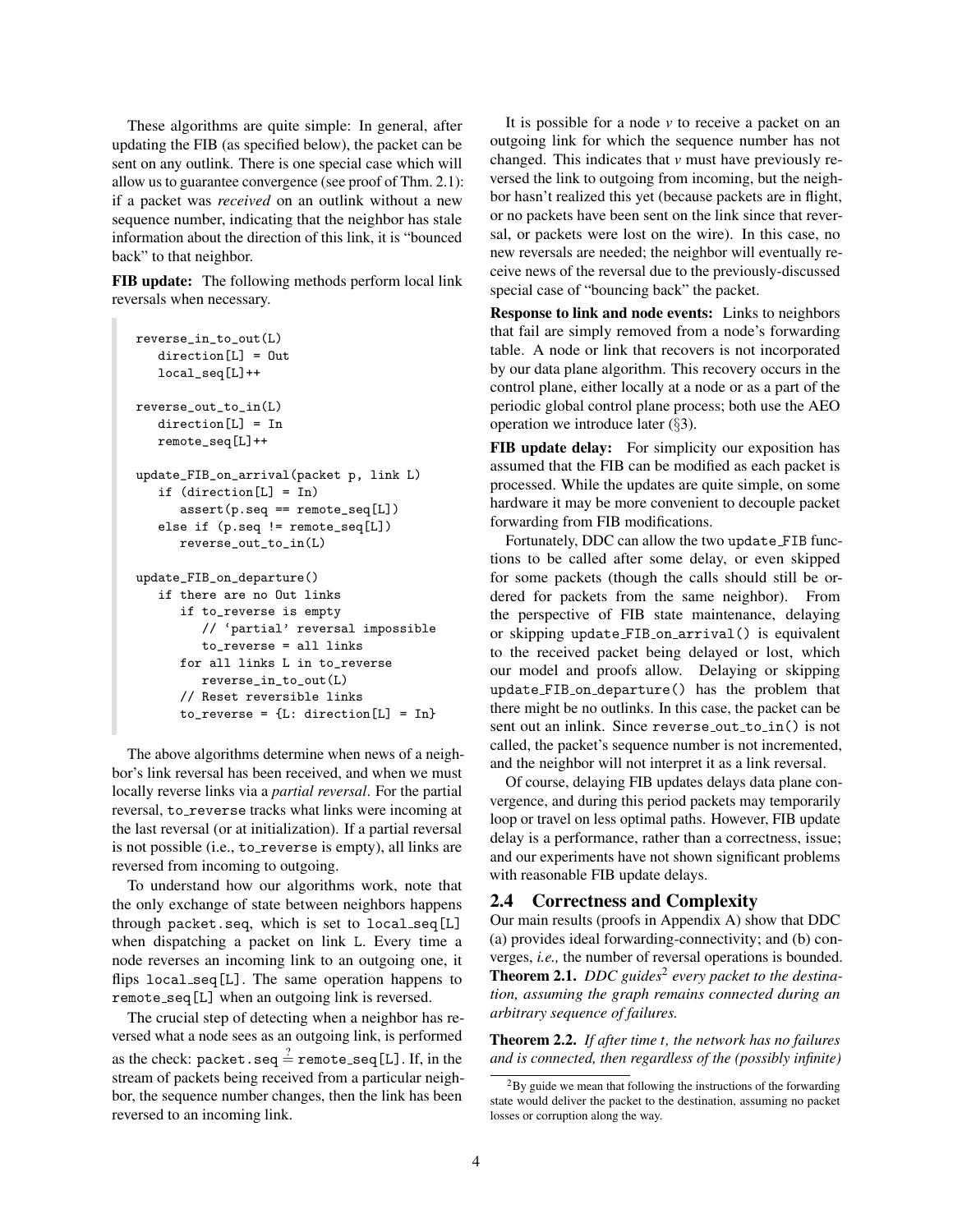*sequence of packets transmitted after t, DDC incurs*  $O(n^2)$ *reversal operations for a network with n nodes.*

We note one step in proving the above results that may be of independent interest. Our results build on the traditional Gafni-Bertsekas (GB) link reversal algorithm, but GB is traditionally analyzed in a model in which reversal notifications are immediately delivered to all of a node's neighbors, so the DAG is always in a globally-consistent state. $3$  However, we note that these requirements can be relaxed, without changing the GB algorithm.

<span id="page-4-2"></span>Lemma 2.3. *Suppose a node's reversal notifications are eventually delivered to each neighbor, but after arbitrary delay, which may be different for each neighbor. Then beginning with a weakly connected DAG (i.e., a DAG where not all nodes have a path to the destination) with destination d, the GB algorithm converges in finite time to a DAG with d the only sink.*

# 2.5 Proactive Signaling

The data plane algorithm uses packets as reversal notifications. This implies that if node *A* reverses the link connecting it to *B*, *B* learns of the reversal only when a packet traverses the link. In some cases this can result in a packet traversing the same link twice, increasing path stretch. One could try to overcome this problem by having *A* proactively send a packet with TTL set to 1, thus notifying *B* of this change. This packet looks like a regular data packet, that gets dropped at the next hop router.

Note that proactive signaling is an entirely optional optimization. However, such signaling does not address the general problem of the data plane deviating from optimal paths to maintain connectivity. The following section addresses this problem.

# <span id="page-4-0"></span>3 Control Plane

While DDC's data plane guarantees ideal connectivity, we continue to rely on the *control plane* for path optimality. However, we must ensure that control plane actions are compatible with DDC's data plane. In this section, we present an algorithm to guide the data plane to use paths desired by the operator (*e.g.,* least-cost paths). The algorithm described does not operate at packet timescales, and relies on explicit signaling by the *control plane*. We start by showing how our algorithm can guide the data plane to use shortest paths. In *§*[3.3,](#page-6-0) we show that our method is general, and can accommodate any DAG.

We assume that each node is assigned a *distance* from the destination. These could be produced, for instance, by a standard shortest path protocol or by a central coordinator. We will use the distances to define a *target*

DAG on the graph by directing edges from higher- to lower-distance nodes, breaking ties arbitrarily but consistently (perhaps by comparing node IDs). Note that this target DAG may not be destination-oriented — for instance the shortest path protocol may not have converged, so distances are inconsistent with the topology. Given these assigned distances, our algorithm guarantees the following properties:

- *•* Safety: Control plane actions must not break the data plane guarantees, even with arbitrary simultaneous dynamics in both data and control planes.
- Routing Efficiency: After the physical network and control plane distance assignments are static, if the target DAG is destination-oriented, then the data plane DAG will match it.

These guarantees are not trivial to provide. Intuitively, if the control plane modifies link directions while the data plane is independently making its own changes, it is easy for violations of safety to arise. The most obvious approach would be for a node to unilaterally reverse its edges to match the target DAG, perhaps after waiting for nodes closer to the destination to do the same. But dynamics (e.g., link failures) during this process can quickly lead to loops, so packets will loop indefinitely, violating safety. We are attempting to repair a running engine; our experience shows that even seemingly innocuous operations can lead to subtle algorithmic bugs.

# 3.1 Control Plane Algorithm

Algorithm idea: We decompose our goals of safety and efficiency into two modules. First, we design an alledges-outward (AEO) operation which modifies all of a single node's edges to point outward, and is guaranteed not to violate safety regardless of when and how AEOs are performed. For example, a node which fails and recovers, or has a link which recovers, can unilaterally decide to execute an AEO in order to rejoin the network.

Second, we use AEO as a subroutine to incrementally guide the network towards shortest paths. Let  $v_1, \ldots, v_n$ be the (non-destination) nodes sorted in order of distance from the destination, i.e., a topological sort of the target DAG. Suppose we iterate through each node *i* from 1 to *n*, performing an AEO operation on each  $v_i$ . The result will be the desired DAG, because for any undirected edge  $(u, v)$  such that *u* is closer to the destination, *v* will direct the edge  $v \rightarrow u$  *after u* directed it  $u \rightarrow v$ .

Implementation overview: The destination initiates a heartbeat, which propagates through the network serving as a trigger for each node to perform an AEO. Nodes ensure that in applying the trigger, they do not precede neighbors who occur before them in the topological sort order. Note that if the target DAG is not destinationoriented, nodes may be triggered in arbitrary order. However, this does not affect *safety*; further, if the target DAG

<span id="page-4-1"></span><sup>3</sup>For example, [\[19\]](#page-12-8) notes that the GB algorithm's correctness proof "requires tight synchronization between neighbors, to make sure the link reversal happens atomically at both ends ... There is some work required to implement this atomicity."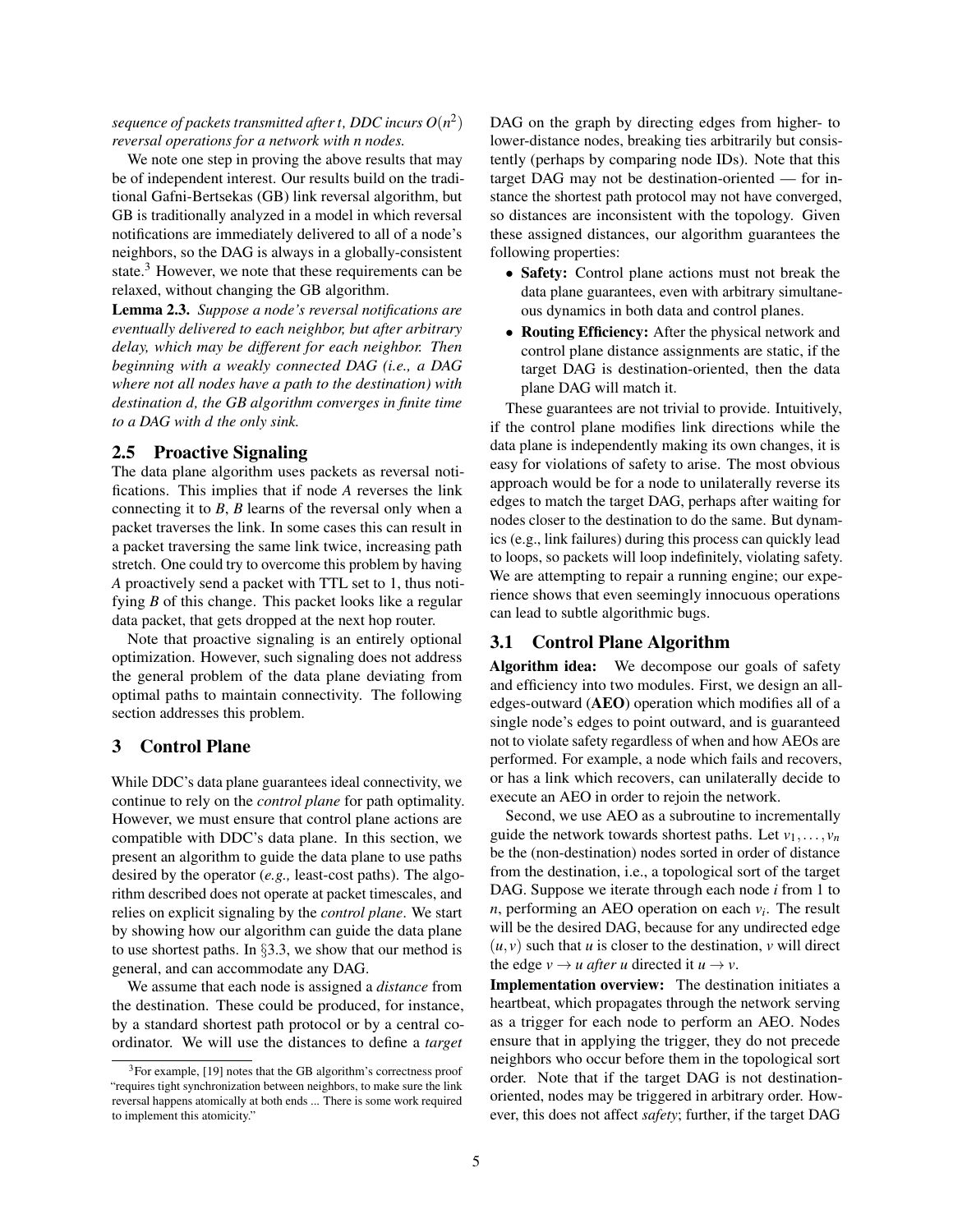is destination-oriented, the data plane will converge to it, thus meeting the routing efficiency property.

We next present our algorithm's two modules: the all-edges-outward (AEO) operation (*§*[3.1.1\)](#page-5-0), and Trigger heartbeats (*§*[3.1.2\)](#page-5-1). We will assume throughout that all signals are sent through reliable protocols and yield acks/nacks. We also do not reinvent sequence numbers for heartbeats ignoring the related details.

#### <span id="page-5-0"></span>3.1.1 All edges outward (AEO) operations

A node setting all its edges to point outward in a DAG cannot cause  $\text{loops}^4$ . However, the data plane dynamics necessitate that we use caution with this operation—there might be packets in flight that attempt to reverse some of the edges inwards as we attempt to point the rest outwards, potentially causing loops. One could use distributed locks to pause reversals during AEO operations, but we cannot block the data plane operations as this would violate the ideal-connectivity guarantee provided by DDC.

Below is an algorithm to perform an AEO operation at a node *v* safely and without pausing the data plane, using virtual nodes (vnodes). We use virtual nodes as a convenient means of versioning a node's state, to ensure that the DAG along which a packet is forwarded remains consistent. The strategy is to connect a new vnode *vn* to neighbors with all of *vn*'s edges outgoing, and then delete the old vnode. If any reversals are detected during this process, we treat the process as failed, delete *vn*, and continue using the old vnode at *v*. Bear in mind that this is all with respect to a specific destination; *v* has other, independent vnodes for other destinations. Additionally, although the algorithm is easiest to understand in terms of virtual nodes, it can be implemented simply with a few extra bits per link for each destination<sup>5</sup>.

We require that neighboring nodes not perform control plane reversals simultaneously. This is enforced by a simple lock acquisition protocol between neighbors before performing other actions in AEO. However, note that these locks only pause other control-plane AEO operations; all data plane operations remain active.

```
AEO algorithm:
   Get locks from {neighbors, self} in
                increasing ID order
   Create virtual node vn
   run(thread_watch_for_packets)
   run(thread_connect_virtual_node)
thread_watch_for_packets:
   if a data packet arrives at vn
      kill thread_connect_virtual_node
      delete vn
      exit thread_watch_for_packets
```

```
<sup>4</sup>This is why we designed the algorithm as a sequence of AEOs.
   5Routers implement ECMP similarly: In a k-port router, k-way
ECMP [7] stores state items per (destination, output-port) pair.
```

```
thread_connect_virtual_node:
   For each neighbor u of v
      Link vn, u with virtual link
      Signal(LinkDone?) to u
   After all neighbors ack(LinkDone):
      For each neighbor u of v
         Signal(Dir: vn->u?) to u
      After all neighbors ack(Dir: vn->u):
         kill thread_watch_for_packets
         delete old virtual nodes at v
   exit thread_connect_virtual_node
When all threads complete:
```
release all locks

The algorithm uses two threads, one to watch for data packets directed to the destination (which would mean the neighbor has reversed the link), and the other to establish links with the neighbors directed towards them, using signal-ack mechanisms. The second set of signals and acks might appear curious at first, but it merely confirms that no reversals were performed before *all* acks for the *first* set had been *received* at *vn*. There may have been reversals since any of the second set of acks were dispatched from the corresponding neighbor, but they are inconsequential (as our proof will show).

### <span id="page-5-1"></span>3.1.2 Trigger heartbeats

We make use of periodic heartbeats issued by the destination to trigger AEO operations. To order these operations, a node uses heartbeat *H* as a trigger after making sure all of its neighbors with lower distances have already responded to the *H*. More specifically, a node, *v*, responds to heartbeat *H* from neighbor *w* as follows:

```
If (last_heartbeat_processed >= H)
   Exit
rcvd[H,w] = trueIf (rcvd[H,u] = true for all nbrs u withlower distance)
   If (direction[u] = In for any nbr with
                      lower distance)
       AF(0(y))Send H to all neighbors
   last_heartbeat_processed = H
```
With regard to the correctness of this algorithm, we prove the following theorem in Appendix [B:](#page-11-0)

<span id="page-5-4"></span>Theorem 3.1. *The control plane algorithm satisfies the safety and routing efficiency properties.*

### 3.2 Physical Implementation

A vnode is merely an abstraction containing the state described in *§*[2.3,](#page-2-0) and allowing this state to be modified in the ways described previously. One can therefore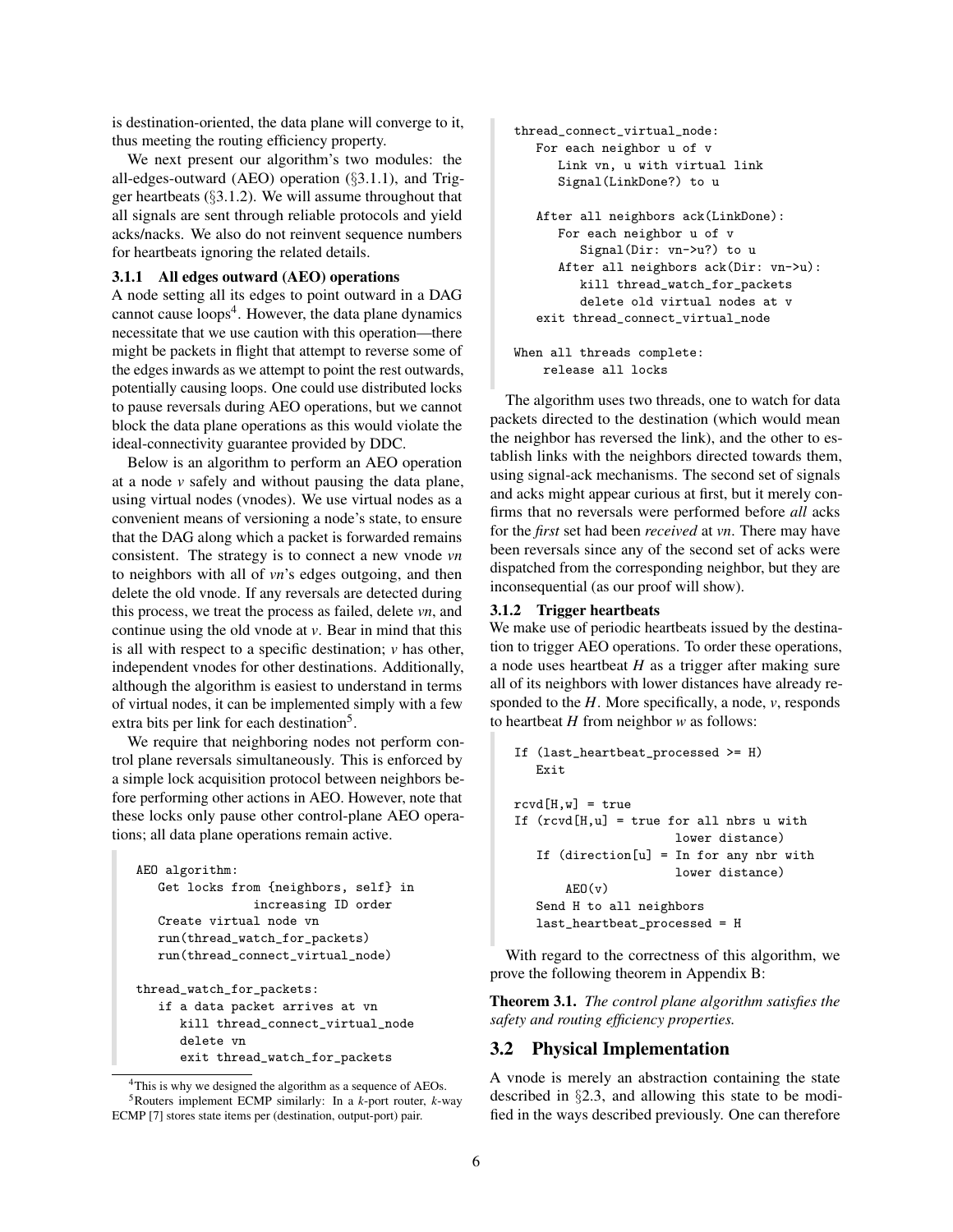represent a vnode as additional state in a switch, and interactions with other switches can be realized using virtual links. As stated previously, the virtual links themselves may be implemented using GRE tunnels, or by the inclusion of additional bits in the packet header.

## <span id="page-6-0"></span>3.3 Control Plane Generality

It is easy to show that the resulting DAG from the AEO algorithm is entirely determined by the order in which AEO operations are carried out. While trigger heartbeats as described in *§*[3.1.2](#page-5-1) order these AEO operations by distance, any destination-oriented DAG could in fact be used. It is also easy to see that given a DAG, one can calculate at least one order of AEO operations resulting in the DAG.

Given these observations, the control plane described above is entirely general allowing for the installation of an arbitrary DAG, by which we imply that given another control plane algorithm, for which the resultant routes form a DAG, there exists a modified trigger heartbeat function that would provide the same functionality as the given control plane algorithm. DDC therefore does not preclude the use of other control plane algorithms that might optimize for metrics other than path length.

### 3.4 Disconnection

Detecting disconnection is particularly important for linkreversal algorithms. If our data plane algorithm fails to detect that a destination is unreachable, packets for that destination might keep cycling in the connected component of the network. Packets generated for the destination may continue to be added, while none of these packets are being removed from the system. This increases congestion, and can interfere with packets for other destinations.

Since DDC can be implemented at both the network and link-layer we cannot rely on existing TTL/hop-count fields, since they are absent from most extant link-layer protocols. Furthermore, failures might result in paths that are longer than would be allowed by the network protocol, and thus TTL-related packet drops cannot be used to determine network connectivity.

Conveniently, we can use heartbeats to detect disconnection. Any node that does not receive a heartbeat from the destination within a fixed time period can assume that the destination is unreachable. The timeout period can be set to many times the heartbeat interval, so that the loss of a few heartbeats is not interpreted as disconnection.

# 3.5 Edge Priorities

The algorithm as specified allows for the use of an arbitrary output link (*i.e.,* packets can be sent out any output link). One can exploit this choice to achieve greater efficiency, in particular the choice of output links can be driven by a control plane specified priority. Priorities can be chosen to optimize for various objective functions, for

instance traffic engineering. Such priorities can also be used to achieve faster convergence, and lower stretches, especially when few links have failed.

Edge priorities are not required for the correct functioning of DDC, and are only useful as a mechanism to increase efficiency, and as a tool for traffic engineering. Priorities can be set by the control plane with no synchronization (since they do not affect DDC's correctness), and can either be set periodically based on some global computation, or manually based on operator preference.

# 4 Evaluation

We evaluated DDC using a variety of microbenchmarks, and an NS-3 [\[23\]](#page-12-10) based macrobenchmark.

### 4.1 Experimental Setup

We implemented DDC as a routing algorithm in NS-3. (The code is available on request.) Our implementation includes the basic data plane operations described in *§*[2,](#page-1-0) and support for assigning priorities to ports (*i.e.,* links, which appear as ports for individual switches), allowing the data plane to discriminate between several available output ports. We currently set these priorities to minimize path lengths. We also implemented the control plane algorithm (*§*[3\)](#page-4-0), and use it to initialize routing tables. While our control plane supports the use of arbitrary DAGs, we evaluated only shortest-path DAGs.

We evaluated DDC on 11 topologies: 8 AS topologies from RocketFuel [\[30\]](#page-13-5) varying in size from 83 nodes and 272 links (AS1221), to 453 nodes and 1999 links (AS2914); and 3 datacenter topologies—a 3-tier hierarchical topology recommended by Cisco [\[3\]](#page-12-11), a Fat-Tree [\[1\]](#page-12-12), and a VL2 [\[12\]](#page-12-13) topology. However, we present only a representative sample of results here.

Most of our experiments use a link capacity of 10 Gbps. Nodes use output queuing, with drop-tail queues with a 150 KB capacity. We test both TCP (NS-3's TCP-NewReno implementation) and UDP traffic sources.

# 4.2 Microbenchmarks

### 4.2.1 Path Stretch

Stretch is defined as the ratio between the length of the path a packet takes through the network, and the shortest path between the packet's source and destination in the current network state, *i.e.,* after accounting for failures.

Stretch is affected by the topology, the number of failed links, and the choice of source and destination. To measure stretch, we selected a random source and destination pair, and failed a link on the connecting path. We then sent out a series of packets, one at a time (*i.e.,* making sure there is no more than one packet in the network at any time) to avoid any congestion drops, and observed the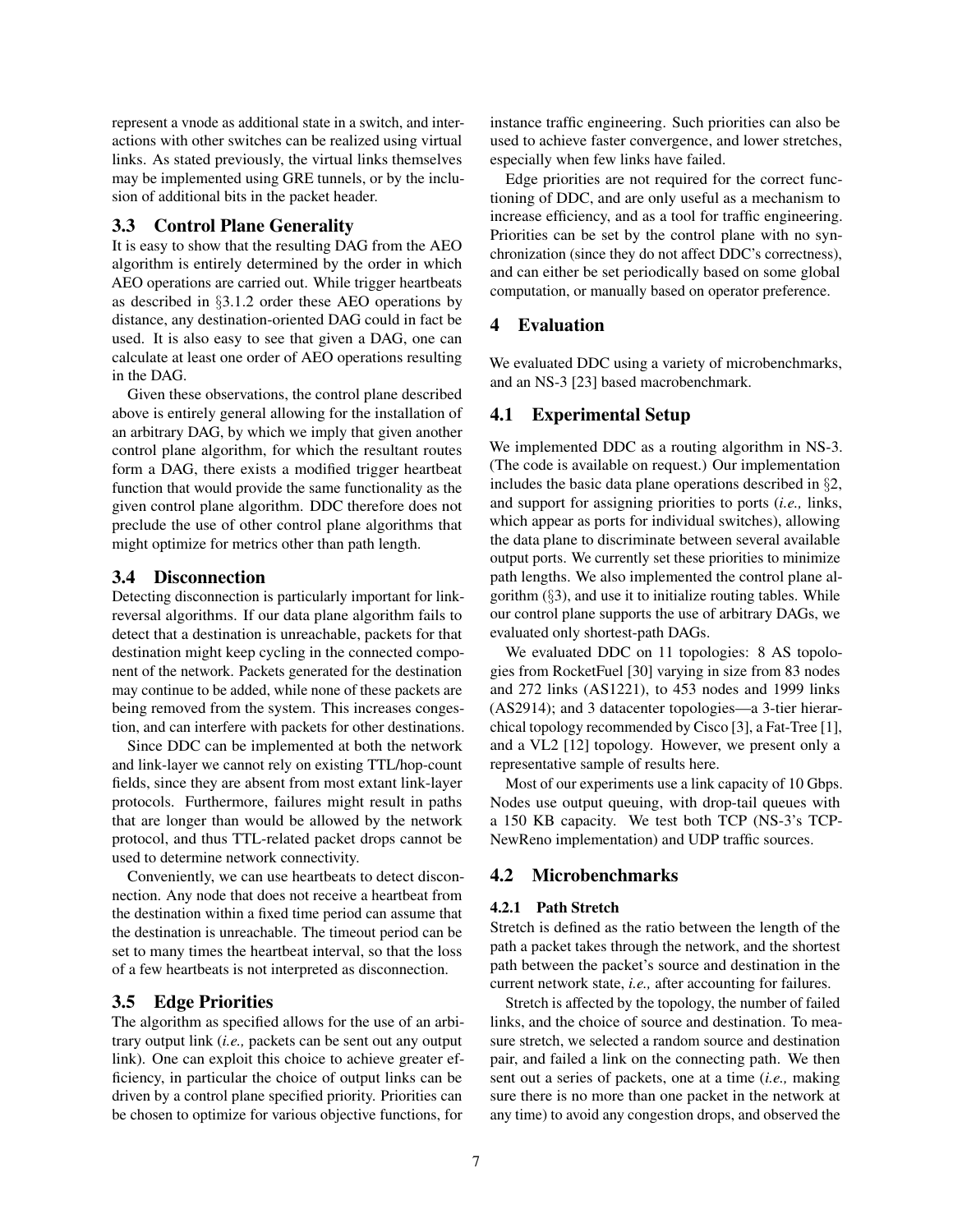<span id="page-7-0"></span>

length of the path the packet takes. Subsequent packets use different paths as DDC routed around the failures.

Figures [1](#page-7-0) and [2](#page-7-0) show stretch for a series of such packets, either with 1 or 10 links failed. We tested a wider range of link failures, but these graphs are representative of the results. As expected, the initial stretch is dependent on the number of links failed, for instance the 99*th* percentile stretch for AS1239 with 10 link failures is 14. However, paths used rapidly converge to near-optimal.

We compare DDC's steady-state stretch with that of MPLS link protection [\[25\]](#page-13-6). Link protection, as commonly deployed in wide-area networks, assigns a backup path around a single link, oblivious of the destination<sup>6</sup>. We use the stretch-optimal strategy for link protection: the backup path for a link is the shortest path connecting its two ends. Figure [3](#page-7-0) shows this comparison for AS2914. Clearly, path elongation is lower for DDC. We also note that link protection does not support multiple failures.

### 4.2.2 Packet Latency

In addition to path lengths, DDC may also impact packet latency by increasing queuing at certain links as it moves packets away from failures. While end-to-end congestion control will eventually relieve such queuing, we measure the temporary effect by comparing the time taken to deliver a packet before and after a failure.

To measure packet latencies, we used 10 random source nodes sending 1GB of data each to a set of randomly chosen destinations. The flows were rate limited (since we were using UDP) to ensure that no link was used at anything higher than 50% of its capacity, with the majority of links being utilized at a much lower capacity. For experiments with AS topologies, we set the propagation delay to 10ms, to match the order of magnitude for a wide area network, while for datacenter topologies, we adjusted propagation delay such that RTTs were  $\sim$ 250 $\mu$ s, in line with previously reported measurements [\[5,](#page-12-14) [36\]](#page-13-7).

For each source destination pair we measure baseline latency as an average over 100 packets. We then measure



Figure 3: CDF of steady state stretch for MPLS FRR and DDC in AS2914.

the latency after failing a set of links. Figure [4](#page-8-1) shows the results for AS2914, and indicates that over 80% of packets encounter no increase in latency, and independent of the number of failures, over 96% of packets encounter only a modest increase in latency. Similarly, Figure [5](#page-8-1) shows the same result for a Fat Tree topology, and shows that over 95% of the packets see no increased latency. In the 2 failure case, over 99% of packets are unaffected.

### 4.2.3 TCP Throughput and FIB Update Delay

Ideally, switches would execute DDC's small state updates at line rate. However, this may not always be feasible, so we measure the effects of delayed state updates. Specifically, we measure the effect of additional delay in FIB updates on TCP throughput in wide-area networks.

We simulated a set of WAN topologies with 1 Gbps links (for ease of simulation). For each test we picked a set of 10 source-destination pairs, and started 10 GB flows between them. Half-a-second into the TCP transfer, we failed between 1 and 5 links (the half-a-second duration was picked so as to allow TCP congestion windows to converge to their steady state), and measured overall TCP throughput. Our results are shown in Figure [6,](#page-8-1) and indicate that FIB delay has no impact on TCP throughput.

### 4.3 Macrobenchmarks

We also simulated DDC's operation in a datacenter, using a fat-tree topology with 8-port switches. To model failures, we used data on the time it takes for datacenter networks to react to link failures from Gill et al [\[11\]](#page-12-16). Since most existing datacenters do not use any link protection scheme, relying instead on ECMP and the plurality of paths available, we use a similar multipath routing algorithm as our baseline.

For our workload, we used partition-aggregate as previously described in DCTCP [\[2\]](#page-12-17). This workload consists of a set of background flows, whose size and interarrival frequencies we get from the original paper, and a set of smaller, latency sensitive, request queries. The request queries proceed by having a single machine send a set of 8 machines a single small request packet, and then receiving a 2 KB response in return. This pattern commonly occurs in front-end datacenters, and a set of such requests are used to assemble a single page. We generated a set of such requests, and focused on the percentage of these

<span id="page-7-1"></span> $6$ Protecting links in this manner is the standard method used in widearea networks, for instance [\[6\]](#page-12-15), states "High Scalability Solution—The Fast Reroute feature uses the highest degree of scalability by supporting the mapping of all primary tunnels that traverse a link onto a single backup tunnel. This capability bounds the growth of backup tunnels to the number of links in the backbone rather than the number of TE tunnels that run across the backbone."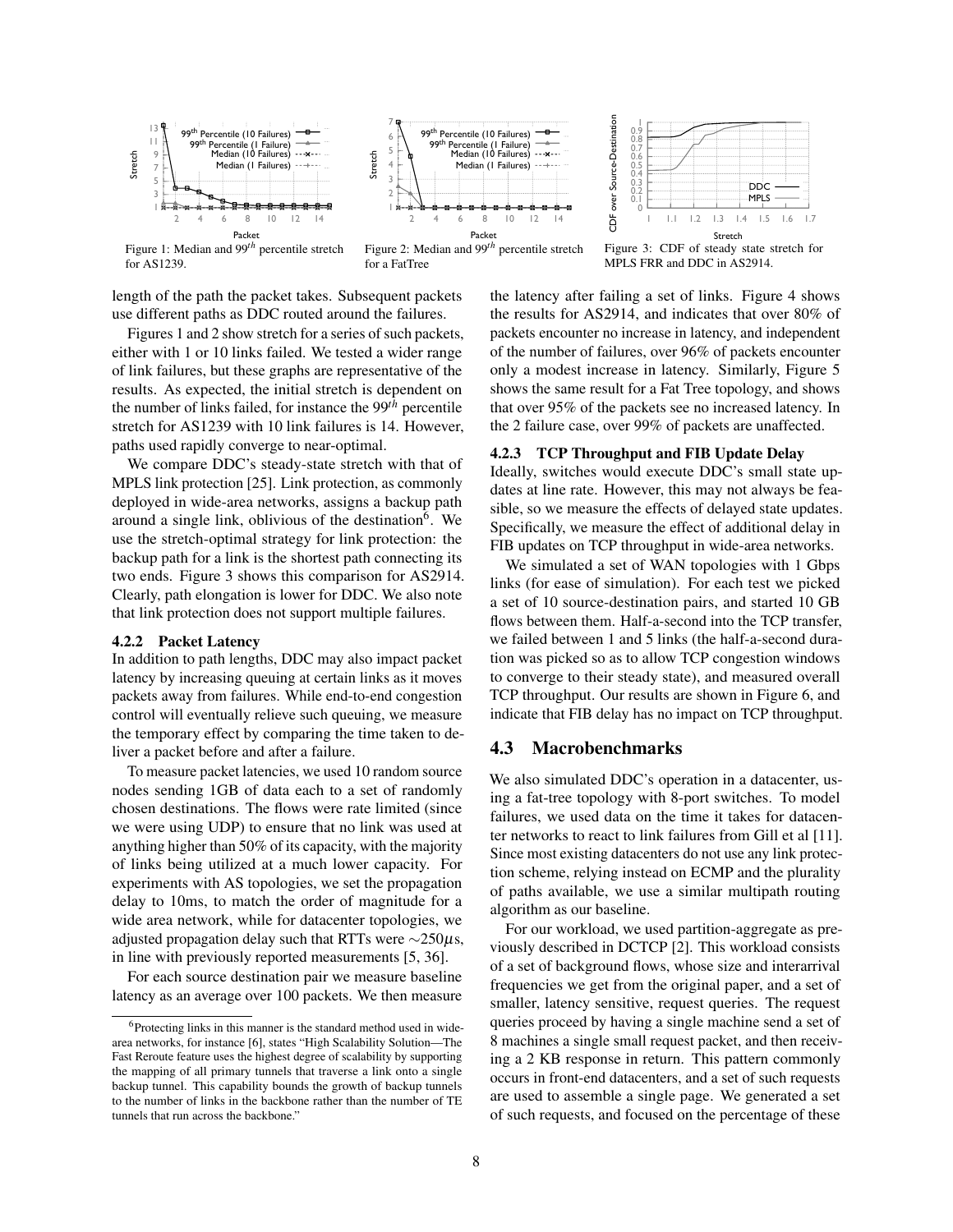<span id="page-8-1"></span>



Figure 5: Packet latencies in a datacenter with a Fat-Tree topology with link failures.



Figure 6: Distribution of TCP throughputs for varying FIB update delays.

that were satisfied during a "failure event", *i.e.,* a period of time where one or more links had failed, but before the network had reacted. On average, we generated 10 requests per second, spread evenly across 128 hosts. The hosts involved in processing a request were also picked at random. We looked at a variety of failure scenarios, where we failed between 1 and 5 links. Here, we present results from two scenarios, one where a single link was failed, and one where 5 links were failed. The links were chosen at random from a total of 384 links.

Figure [7](#page-9-1) shows the percentage of requests served in every 10 second interval (*i.e.,* percent of request packets resulting in a response) in a case with 5 link failures. The red vertical line at  $x = 50$  seconds indicates the point at which the links failed. While this is a rare failure scenario, we observe that, without DDC, in the worst case about 14% of requests cannot be fulfilled. We also look at a more common case in Figure [8](#page-9-1) where a single link is failed, and observe a similar response rate. The response rate itself is a function of both the set of links failed, and random requests issued.

For many datacenter applications, response latency is important. Figure [9](#page-9-1) shows the distribution of response latencies for the 5 link failure case described previously. About 4% of the requests see no responses when DDC is not used. When DDC is used, all requests result in responses and fewer than 1% see higher latency than the common case without DDC. For these 1% (which would otherwise be dropped), the latency is at most  $1.5 \times$  higher. Therefore, in this environment, DDC not only delivers all requests, it delivers them relatively quickly.

### <span id="page-8-0"></span>5 Related Work

*Link-Reversal Algorithms:* There is a substantial literature on link-reversal algorithms [\[10,](#page-12-4) [8,](#page-12-5) [26,](#page-13-3) [32\]](#page-13-4). We borrow the basic idea of link reversal algorithms, but have extended them in ways as described in *§*[2.2.](#page-1-1)

*DAG-based Multipath:* More recently there has been a mini-surge in DAG-based research [\[15,](#page-12-18) [28,](#page-13-8) [27,](#page-13-9) [14,](#page-12-19) [24\]](#page-13-10). All these proposals shared the general goal of maximizing robustness while guaranteeing loop-freeness. In most cases, the optimization boils down to a careful ordering of the nodes to produce an appropriate DAG. Some of this research also looked at load distribution. Our approach differs in that we don't optimize the DAG itself

but instead construct a DAG that performs adequately well under normal conditions and rely on the rapid link reversal process to restore connectivity when needed.

*Other Resilience Mechanisms:* We have already mentioned several current practices that provide some degree of data plane resilience: ECMP and MPLS Fast Reroute. We note that the ability to install an arbitrary DAG provides strictly more flexibility than is provided by ECMP.

MPLS Fast Reroute, as commonly deployed, is used to protect individual links by providing a backup path that can route traffic around a specific link failure. Planned backups are inherently hard to configure, especially for multiple link failures, which as past outages indicate, may occur due to physical proximity of affected links, or other reasons [\[20\]](#page-12-20). While this correlation is often accounted for (*e.g.,* using shared risk link groups), such accounting is inherently imprecise. This is evidenced by the Internet outage in Pakistan in 2011 [\[21\]](#page-12-0) which was caused by a failure in both a link and its backup, and other similar incidents [\[29,](#page-13-0) [35,](#page-13-2) [34\]](#page-13-1) which have continued to plague providers. Even if *ideal connectivity* isn't an explicit goal, using DDC frees operators from the difficulties of careful backup configuration. However, if operators do have preferred backup configurations, DDC makes it possible to achieve the best of both worlds: Operators can install a MPLS/GRE tunnel (*i.e.,* a virtual link) for each desired backup path, and run DDC over the physical and virtual links. In such a deployment, DDC would only handle failures beyond the planned backups.

*End-to-End Multipath:* There is also a growing literature on end-to-end multipath routing algorithms (see [\[31\]](#page-13-11) and [\[22\]](#page-12-21) for two such examples). Such approaches require end-to-end path failure detection (rather than hop-by-hop link failure detection as in DDC), and thus the recovery time is quite long compared to packet transmission times. In addition, these approaches do not provide ideal failure recovery, in that they only compute a limited number of alternate paths, and if they all fail then they rely on the control plane for recovery.

*Other Approaches:* Packet Recycling [\[18\]](#page-12-3) is perhaps the work closest in spirit to DDC (but quite different in approach), where connectivity is ensured by a packet forwarding algorithm which involves updating a logarithmic number of bits in the packet header. While this approach is a theoretical tour-de-force, it requires solving an NP-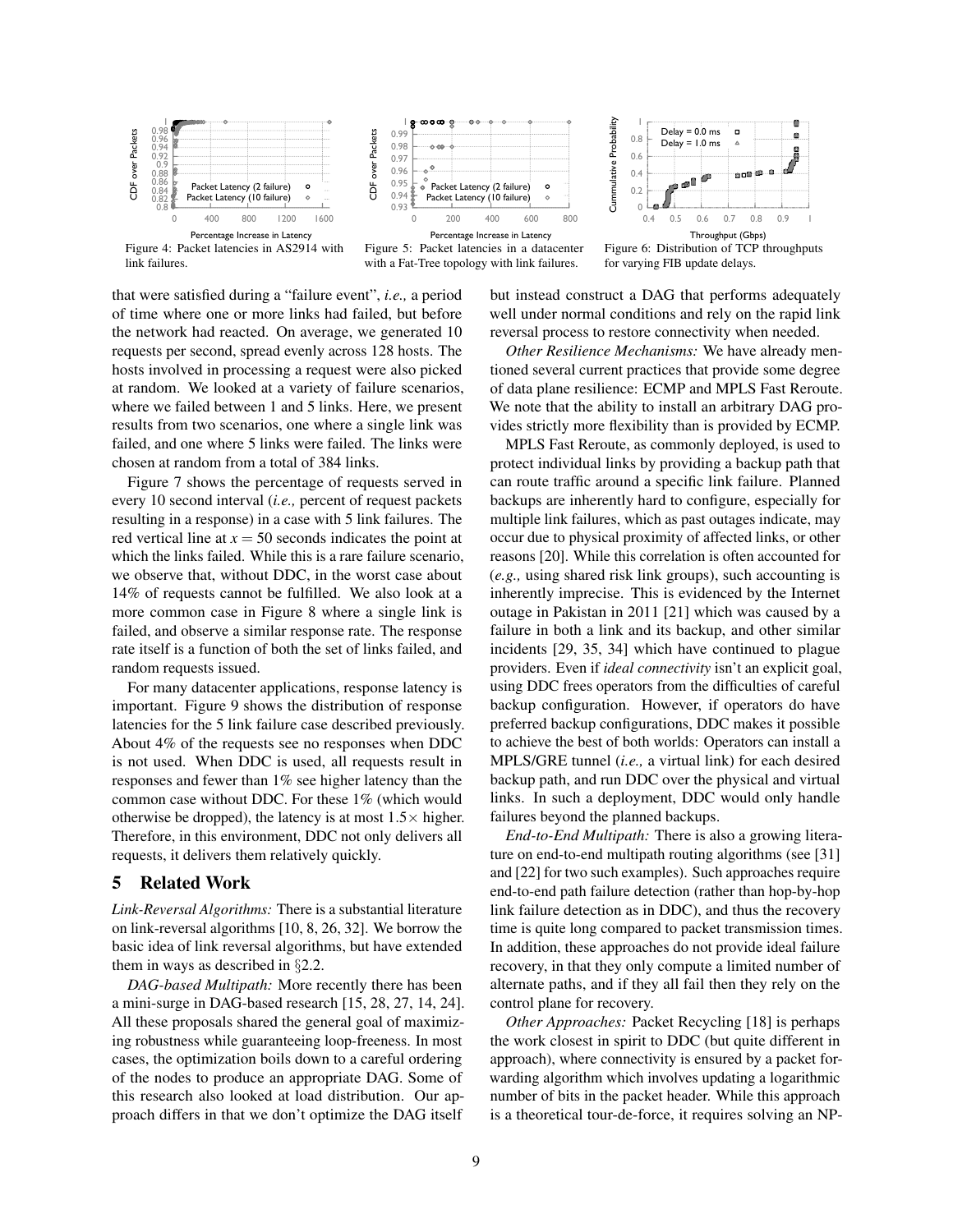<span id="page-9-1"></span>





- $0.2$  $0.4$  $0.6$ 0.8  $\theta$  $\begin{array}{ccc} 0 & & 0 \end{array}$  $.5$   $\qquad$   $\qquad$   $\qquad$   $.5$   $\qquad$  2 Cummulative Probability ummulative Probability. Time (m With DDC<br>Without DDC Figure 9: Request latency for the 5-link fail-

10 second interval with 5 failed links.

The subtlety in this analysis is that if notifications are not delivered instantaneously, then nodes have inconsistent views of the link directions. What we will show is that when it matters—when a node is reversing its links—the node's view is consistent with a certain canonical global state that we define.

ure case in Figure [7.](#page-9-1)

 $\overline{\phantom{a}}$ 

We can reason about this conveniently by defining a global notion of the graph at time  $t$  as follows: In  $G_t$  the direction of an edge  $(u, v)$  is:

- $u \rightarrow v$  if *u* has reversed more recently than *v*;
- $v \rightarrow u$  if *v* has reversed more recently than *u*;
	- otherwise, whatever it is in the original graph  $G_0$ .

It is useful to keep in mind several things about this definition. First, reversing is now a local operation at a node. Once a node decides to reverse, it is "officially" reversed—regardless of when control messages are delivered to its neighbors. Second, the definition doesn't explicitly handle the case where there is a tie in the times that  $u$  and  $v$  have reversed. But this case will never occur; it is easy to see that regardless of notifications begin delayed, two neighbors will never reverse simultaneously because at least one will believe it has an outgoing edge.

Often, nodes' view of their link directions will be inconsistent with the canonical graph  $G_t$  because they haven't yet received reversal notifications. The following lemma shows this inconsistency is benign.

<span id="page-9-3"></span>Lemma A.1. *Consider the GB algorithm with arbitrarily delayed reversal notifications, but no lost notifications. If v reverses at t, then v's local view of its neighboring edge directions is consistent with*  $G_t$ .<br>*Proof.* The lemma clearly holds for  $t = 0$  due to the algo-

rithm's initialization. Consider any reversal at  $t > 0$ . By induction, at the time of *v*'s previous reversal (or at  $t = 0$ if it had none), *v*'s view was consistent with *G*. The only events between then and time *t* are edge reversals making *v*'s edges incoming. Before *v* receives all reversal notifications, it believes it has an outgoing edge, and therefore will not reverse. Once it receives all notifications (and may reverse), its view is consistent with *G*.  $\square$ <br>It should be clear given the above lemma that nodes

only take action when they have a "correct" view of their edge directions, and therefore delay does not alter GB's effective behavior. To formalize this, we define a trace of an algorithm as a chronological record of its link reversals. An algorithm may have many possible traces, due to

hard problem to create the original forwarding state. In contract, DDC requires little in the way of precomputation, and uses only two bits in the packet header. Failure-Carrying Packets (FCP) [\[16\]](#page-12-2) also achieves ideal connectivity, but data packets carry explicit control information (the location of failures) and routing tables are recomputed upon a packet's arrival (which may take far longer than a single packet arrival). Furthermore, FCP packet headers can be arbitrarily large, since packets potentially need to carry an unbounded amount of information about failures encountered along the path traversed.

# 6 Conclusion

In this paper we have presented *DDC*, a dataplane algorithm guaranteeing ideal connectivity. We have both presented proofs for our guarantees, and have demonstrated the benefits of DDC using a set of simulations. We have also implemented the DDC dataplane in OpenVSwitch $\prime$ , and have tested our implementation using Mininet [\[13\]](#page-12-22). We are also working towards implementing DDC on physical switches.

## 7 Acknowledgments

We are grateful to Shivaram Venkatraman, various reviewers, and our shepherd Dejan Kostic for their comments and suggestions. This research was supported in part by NSF CNS 1117161 and NSF CNS 1017069. Michael Schapira is supported by a grant from the Israel Science Foundation (ISF) and by the Marie Curie Career Integration Grant (CIG).

### <span id="page-9-0"></span>A DDC Algorithm Correctness

Compared with traditional link reversal algorithms, DDC has two challenges. First, notifications of link reversals might be delayed arbitrarily. Second, the mechanism with which we provide notifications is extremely limited piggybacking on individual data packets which may themselves be delayed and lost arbitrarily. We deal with these two challenges one at a time.

<span id="page-9-4"></span>A.1 Link reversal with delayed notification

Before analyzing our core algorithm, we prove a useful lemma: the classic GB algorithms (*§*[2.2\)](#page-1-1) work correctly even when reversal notifications are delayed arbitrarily.

<span id="page-9-2"></span> $7$ Available at <https://bitbucket.org/apanda/ovs-ddc>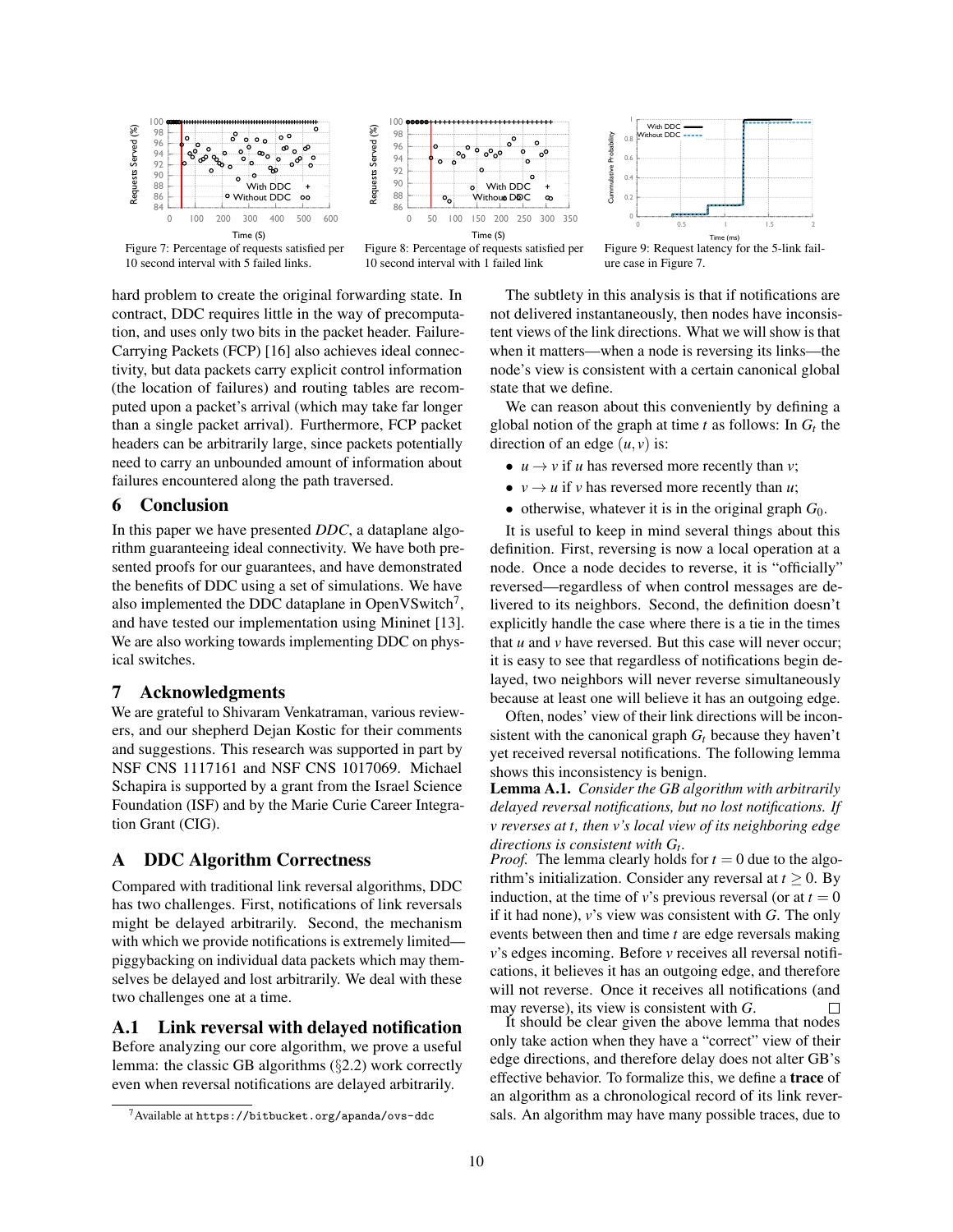non-determinism in when nodes are activated and when they send and receive messages (and due to the unknown data packet inputs and adversarial packet loss, which we disallow here but will introduce later).

<span id="page-10-0"></span>Lemma A.2. *Any trace of GB with arbitrarily delayed notification is also a trace of GB with instant notification. Proof.* Consider any trace  $\tilde{T}$  produced by GB with delay. Create a trace  $T'$  of GB with instantaneous notification, in which nodes are initialized to the same DAG as in *T* and nodes are activated at the moments in which those nodes reverse edges in  $T$ . We claim  $T$  and  $T'$  are identical. This is clearly true at  $t = 0$ . Consider by induction any  $t > 0$  at which *v* reverses in *T*. In the GB algorithm, notice that *v*'s reversal action (i.e., which subset of edges *v* reverses) is a function only of its neighboring edge-states at time *t* and at the previous moment that *v* reversed. By Lemma [A.1,](#page-9-3) local knowledge of these edge-states are identical to  $G_t$ , which is in turn identical at each step in both  $T$  and  $T'$ (by induction). П

LEMMA [2.3.](#page-4-2) *Suppose a node's reversal notifications are eventually delivered to each neighbor, but after arbitrary delay, which may be different for each neighbor. Then beginning with a weakly connected DAG with destination d, the GB algorithm converges in finite time to a DAG with d the only sink.*

*Proof.* Lemmas [A.1,](#page-9-3) [A.2](#page-10-0) imply that if reversal notifications are eventually delivered, both versions of the algorithm (with arbitrary delay and with instant notifications) reverse edges identically. Convergence of the algorithm with arbitrary delay to a destination-oriented DAG thus follows from the original GB algorithm's proof.  $\Box$ 

# A.2 DDC

Having shown that GB handles reversal message delay, we now show that DDC, even with its packet-triggered, lossy, delayed messages, effectively emulates GB.

<span id="page-10-1"></span>Lemma A.3. *Any trace of DDC, assuming arbitrary loss and delay but in-order delivery, is a prefix of a trace of GB with instantaneous reliable notification.*

*Proof.* Consider any neighboring nodes *v,w* and any time  $t_0$  such that:

- 1. *v* and *w* agree on the link direction;
- 2.  $v$ 's local seq for the link is equal to  $w$ 's remote\_seq, and vice versa; and
- 3. any in-flight packet *p* has *p.*seq set to the same value as its sender's current local\_seq.

Suppose w.l.o.g  $\nu$  reverses first, at some time  $t_1$ . No packet outstanding at time  $t_0$  or sent during  $[t_0, t_1)$  can be interpreted as a reversal on delivery, since until that time, the last two properties and the in-order delivery assumption imply that such an arriving packet will have its *p*.seq equal to the receiving node's remote\_seq. Now we have two cases. In the first case, no packets sent  $v \rightarrow w$ after time  $t_1$  are ever delivered; in this case, *w* clearly never believes it has received a link reversal. In the second case, some such packet is delivered to *w* at some time *t*<sub>2</sub>. The first such packet *p* will be interpreted as a reversal because it will have  $p$ *.*seq  $\neq$  *w.*remote\_seq. Note that neither node reverses the link during  $(t_0, t_2)$  since both believe they have an outlink and, like GB, DDC will only reverse a node with no outlinks.

Note that the above three properties are satisfied at time  $t_0 = 0$  by initialization; and the same properties are again true at time  $t_2$ . Therefore we can iterate the argument across the entire run of the algorithm. The discussion above implies that for any *a,b* such that *v* reverses at time *a* and does not reverse during  $[a,b]$ , *w* will receive either zero or one reversal notifications during [*a,b*]. This is exactly equivalent to the notification behavior of GB with arbitrary delay, except that some notifications may never be delivered. Combined with the fact that DDC makes identical reversal decisions as GB when presented with the same link state information, this implies that a trace of DDC over some time interval [0*,T*] is a *prefix* of a valid trace for GB with arbitrary delay, in which the unsent notifications are delayed until after *T*. Since by Lemma [2.3](#page-4-2) any trace of GB with delay is a valid trace of GB without delay, this proves the lemma.  $\Box$ 

While it looks promising, the lemma above speaks only of (data plane) control events, leaving open the possibility that data packets might loop forever. Moreover, since the DDC trace is only a prefix of a GB trace, the network might never converge. Indeed, if no data packets are ever sent, *nothing* happens, and even if some are sent, some parts of the network might never converge. What we need to show is that from the perspective of any data packets, the network operates correctly. We now prove the main theorems stated previously in *§*[2.4.](#page-3-2)

THEOREM [2.1.](#page-3-0) *DDC guides every packet to the destination, assuming the graph remains connected during an arbitrary sequence of failures.*

*Proof.* Consider a packet *p* which is not dropped due to physical layer loss or congestion. At each node *p* is forwarded to some next node by DDC, so it must either eventually reach the destination, or travel an infinite number of hops. We will suppose it travels an infinite number of hops, and arrive at a contradiction.

If *p* travels an infinite number of hops then there is some node *v* which *p* visits an infinite number of times. Between each visit, *p* travels in a loop. We want to show that during each loop, at least one control event—either a reversal or a reversal notification delivery—happens somewhere in the network.

We show this by contradiction. If there are no control events, the global abstract graph representing the network  $(\S A.1)$  $(\S A.1)$  is constant; call this graph  $G_t$ . By Lemma [A.3,](#page-10-1)  $G_t$  must match some graph produced by GB (in the instantaneous reliable notification setting), which never has loops. Thus  $G_t$  does not have loops, so there must exist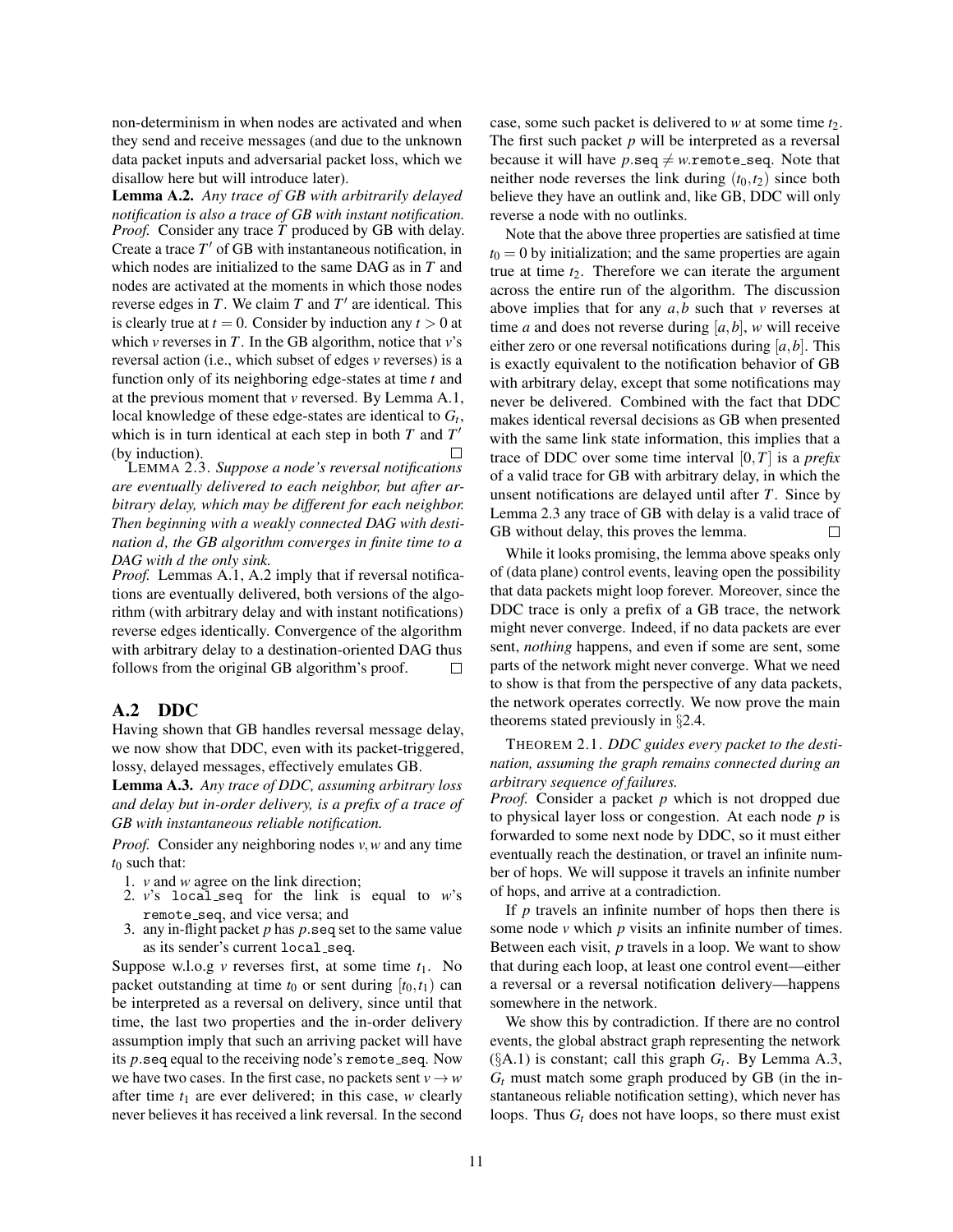some edge  $(w, u)$  in the packet's loop which *w* believes is outgoing, but which is incoming according to  $G_t$ . If this occurs, then DDC specifies that *u* will bounce it back to *w*. Therefore, by the time the packet returns to *w*, by the in-order delivery assumption, *w* will have received a reversal notification. Therefore the assumption that there are no control events must be false: some control event must happen during each loop.

Therefore, there are an infinite number of control events. Therefore, DDC has an infinitely long trace of control events, which by Lemma [A.3](#page-10-1) means it is also an infinitely-long valid prefix of a trace for GB, which contradicts the fact [\[10\]](#page-12-4) that GB converges in a finite number of steps. Thus, the assumption that the packet is not delivered must be false, and all packets not dropped due to physical layer loss or congestion are delivered.  $\Box$ 

THEOREM [2.2.](#page-3-3) *If after time t, the network has no failures and is connected, then regardless of the (possibly infinite) sequence of packets transmitted after t, DDC incurs*  $O(n^2)$  *reversal operations for a network with n nodes.*

*Proof.* Following the same argument as above, since any DDC-trace is a prefix of a GB-trace, and the GB algorithm incurs  $\Theta(n^2)$  reversals [\[33\]](#page-13-12), DDC can not incur more reversals.  $\Box$ 

# <span id="page-11-0"></span>B Control Plane Correctness

In this appendix, we prove Theorem [3.1.](#page-5-4)

<span id="page-11-1"></span>Lemma B.1. *If the AEO algorithm at node v terminates with the addition of a virtual node vn, then at the time of addition of the last edge between vn and a neighbor, all other edges at vn are directed outward.*

Proof. If thread\_watch\_for\_packets did not delete *vn*, it saw no incoming packets for the destination at any of *vn*'s links until each neighbor had acknowledged the direction of the link as outward from *vn*. Such packets may be in flight and some link may have been reversed *after* dispatching the ack. However, these acks are requested only after each neighbor has acknowledged that its link with *vn* is functional. Thus, between the addition of the last edge between *vn* and a neighbor's dispatching the ack for the link, all edges were directed outward. П

<span id="page-11-2"></span>Lemma B.2. *Given a DAG G, an AEO operation at node v leaves it a DAG with the same physical connectivity.*

*Proof.* First, we note that AEO operations include obtaining a lock from all neighbors, so no two neighbors can perform an AEO operation concurrently.

AEO either terminates with the addition of vnode *vn* and deletion of the old vnode at *v*, or it terminates leaving the old vnode's *physical* connectivity unchanged. In the latter case, *vn* has not sent any packets on its links, nor has it received any packets until the first reversal that reaches it – thus, its behavior so far is identical to absence. Further, *vn* is immediately killed on receipt of a data packet, in behavior identical to a link failing after a reversal was dispatched on it. Neither scenario can leave the rest of the graph with a loop. On the other hand, if *vn* was added to the graph successfully, then by Lemma [B.1,](#page-11-1) it is added as a node with all edges directed outward, again resulting in no loops. Further, in either scenario, the graph's physical connectivity remains the same – in one case, *vn* copies the old vnode's physical connectivity, while in the other, the old vnode retains connectivity as is. Thus the graph remains a DAG with the same physical connectivity.  $\Box$ 

Given that the algorithm only performs a sequence of AEO operations, Lemma [B.2](#page-11-2) suffices to prove safety. We next show routing efficiency, which completes the proof of Theorem [3.1.](#page-5-4)

Lemma B.3. *Assume that after some point in time there are no further failures, stable distances are assigned to the nodes such that they induce a destination-oriented target DAG, and control plane messages are eventually delivered. Then the data plane DAG eventually matches the target DAG induced by the distances.*

*Proof.* Call a node *v compliant* when every edge outgoing from  $v$  in the target DAG is also outgoing from  $v$  in the data plane DAG. We will construct a set *D* of nodes which are (1) compliant, and (2) form a destination-oriented subgraph of the data plane DAG. Specifically, we will prove by induction that eventually *D* expands to include all nodes. Note that the definition of *D* immediately implies that these nodes will never reverse their links in the data plane, or execute an AEO in the control plane: they are *done*.

In the base case, *D* simply includes the destination. In the general case, suppose not all nodes are in *D*. Since the subgraph *D* complies with the target DAG, it also forms a destination-oriented subgraph of the target DAG. Combined with the fact that the target DAG is itself destinationoriented, this means *D* forms a "sink region" into which all paths in the target DAG must flow. Then if not all nodes are in *D*, there must exist some node  $v \notin D$  which is non-compliant, but whose neighbors with lower distances are all in *D*. Let *L* be that subset of *v*'s neighbors. Eventually, every node in  $L$  will send a heartbeat to  $v$ , and  $v$  will execute an AEO (if its edges are not already pointing outward to  $L$ ). At this point, (1)  $v$  is compliant, and (2) all  $v$ 's links to nodes in the destination-oriented subgraph *D* are outgoing, so that  $D \cup \{v\}$  is itself a destination-oriented subgraph of the data plane DAG. Hence, *v* satisfies the two conditions for inclusion into *D* and the set *D* expands. Iterating this argument, *D* eventually includes all nodes, which implies the lemma.  $\Box$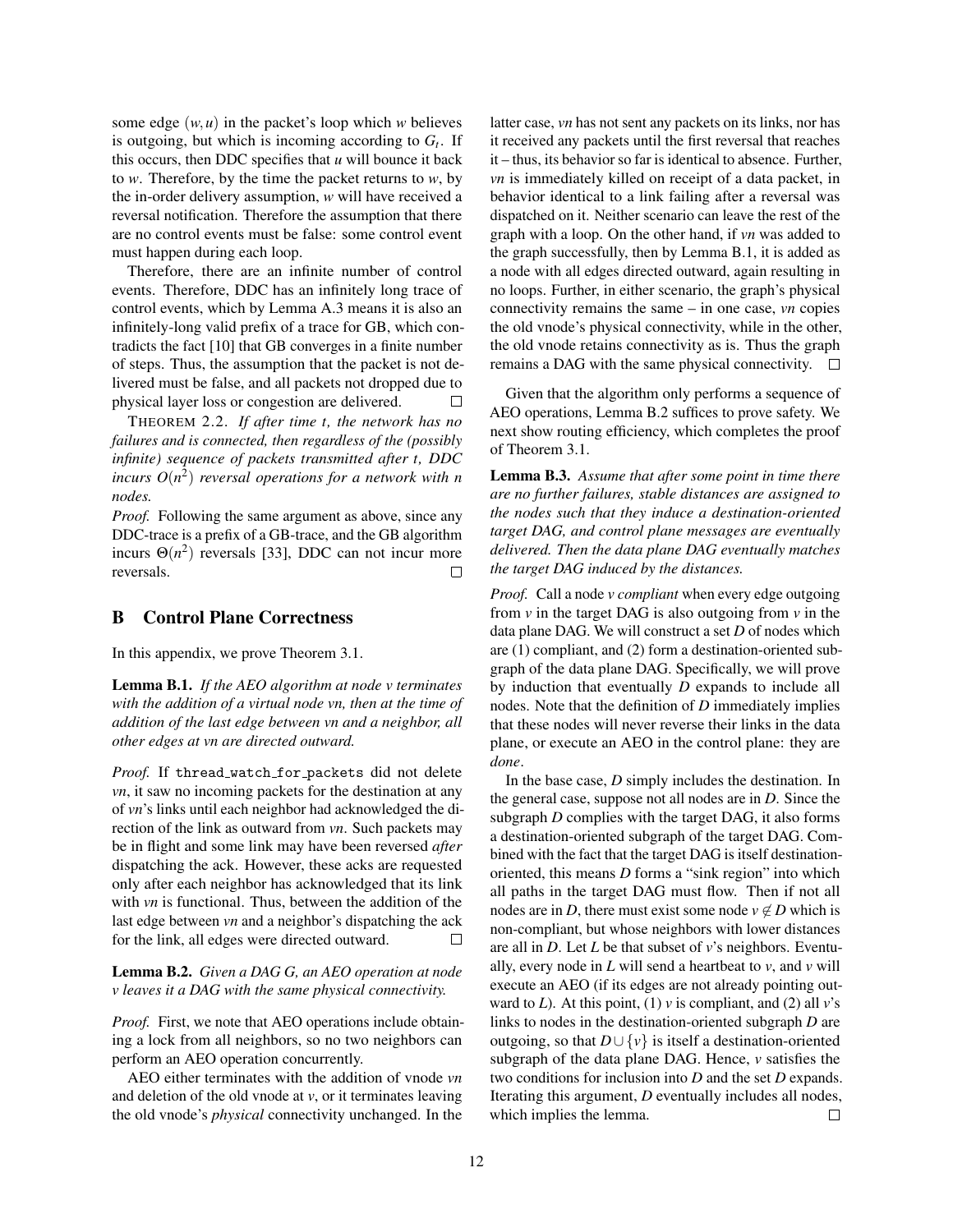# References

- <span id="page-12-12"></span>[1] M. Al-Fares, A. Loukissas, and A. Vahdat. A scalable, commodity data center network architecture. In *SIGCOMM*, 2008.
- <span id="page-12-17"></span>[2] M. Alizadeh, A. Greenberg, D. Maltz, J. Padhye, P. Patel, B. Prabhakar, S. Sengupta, and M. Sridharan. Data center tcp (dctcp). *ACM SIGCOMM Computer Communication Review*, 40(4):63–74, 2010.
- <span id="page-12-11"></span>[3] M. Arregoces and M. Portolani. *Data center fundamentals*. Cisco Press, 2003.
- <span id="page-12-7"></span>[4] B. Charron-Bost, J. Welch, and J. Widder. Link reversal: How to play better to work less. In S. Dolev, editor, *Algorithmic Aspects of Wireless Sensor Networks*, volume 5804 of *Lecture Notes in Computer Science*, pages 88–101. Springer Berlin / Heidelberg, 2009.
- <span id="page-12-14"></span>[5] Y. Chen, R. Griffith, J. Liu, R. Katz, and A. Joseph. Understanding tcp incast throughput collapse in datacenter networks. In *Proceedings of the 1st ACM workshop on Research on enterprise networking*, pages 73–82. ACM, 2009.
- <span id="page-12-15"></span>[6] Cisco. Mpls traffic engineering fast reroute – link protection. [http://www.cisco.com/en/US/](http://www.cisco.com/en/US/docs/ios/12_0st/12_0st10/feature/guide/fastrout.html) [docs/ios/12\\_0st/12\\_0st10/feature/guide/](http://www.cisco.com/en/US/docs/ios/12_0st/12_0st10/feature/guide/fastrout.html) [fastrout.html](http://www.cisco.com/en/US/docs/ios/12_0st/12_0st10/feature/guide/fastrout.html).
- <span id="page-12-9"></span>[7] I. Cisco Systems. Cisco Nexus 3064-X and 3064- T Switches. Datasheet: <http://goo.gl/E3Wqm>, 2012.
- <span id="page-12-5"></span>[8] M. S. Corson and A. Ephremides. A distributed routing algorithm for mobile wireless networks. *Wireless Networks*, 1(1):61–81, 1995.
- <span id="page-12-1"></span>[9] J. Feigenbaum, P. B. Godfrey, A. Panda, M. Schapira, S. Shenker, and A. Singla. On the resilience of routing tables. In *Brief announcement, 31st Annual ACM SIGACT-SIGOPS Symposium on Principles of Distributed Computing (PODC)*, July 2012.
- <span id="page-12-4"></span>[10] E. M. Gafni and D. P. Bertsekas. Distributed algorithms for generating loop-free routes in networks with frequently changing topology. *IEEE Transactions on Communications*, 1981.
- <span id="page-12-16"></span>[11] P. Gill, N. Jain, and N. Nagappan. Understanding network failures in data centers: measurement, analysis, and implications. In *ACM SIGCOMM Computer Communication Review*, pages 350–361. ACM, 2011.
- <span id="page-12-13"></span>[12] A. Greenberg, J. Hamilton, N. Jain, S. Kandula, C. Kim, P. Lahiri, D. Maltz, P. Patel, and S. Sengupta. VL2: A Scalable and Flexible Data Center Network. In *SIGCOMM*, 2009.
- <span id="page-12-22"></span>[13] N. Handigol, B. Heller, V. Jeyakumar, B. Lantz, and N. McKeown. Reproducible network experiments using container based emulation. *Proc. CoNEXT (to appear)*, 2012.
- <span id="page-12-19"></span>[14] A. Kvalbein, A. Hansen, T. Cicic, S. Gjessing, and O. Lysne. Fast IP network recovery using multiple routing configurations. In *INFOCOM 2006*, pages 1–11. IEEE, 2007.
- <span id="page-12-18"></span>[15] K. Kwong, L. Gao, R. Guérin, and Z. Zhang. On the feasibility and efficacy of protection routing in IP networks. In *INFOCOM, 2010*, pages 1–9. IEEE, 2010.
- <span id="page-12-2"></span>[16] K. Lakshminarayanan, M. Caesar, M. Rangan, T. Anderson, S. Shenker, and I. Stoica. Achieving convergence-free routing using failure-carrying packets. In *SIGCOMM*, 2007.
- <span id="page-12-6"></span>[17] J. Liu, B. Yang, S. Shenker, and M. Schapira. Datadriven network connectivity. In *Proceedings of the 10th ACM Workshop on Hot Topics in Networks*, HotNets '11, pages 8:1–8:6, New York, NY, USA, 2011. ACM.
- <span id="page-12-3"></span>[18] S. Lor, R. Landa, and M. Rio. Packet re-cycling: eliminating packet losses due to network failures. In *HotNets IX*, page 2. ACM, 2010.
- <span id="page-12-8"></span>[19] N. Lynch. Link-reversal algorithms. In *MIT 6.895 lecture notes*, April 2006. [http://courses.csail.mit.edu/6.885/](http://courses.csail.mit.edu/6.885/spring06/notes/lect14a.pdf) [spring06/notes/lect14a.pdf](http://courses.csail.mit.edu/6.885/spring06/notes/lect14a.pdf).
- <span id="page-12-20"></span>[20] D. Madory. The 10 Most Bizarre and Annoying Causes of Fiber Cuts. Retrieved September 18, 2012: <http://goo.gl/tIATg>, 2011.
- <span id="page-12-0"></span>[21] D. Madory. Renesys blog: Large Outage in Pakistan. Retrieved September 18, 2012: [http://www.renesys.com/blog/2011/](http://www.renesys.com/blog/2011/10/large-outage-in-pakistan.shtml) [10/large-outage-in-pakistan.shtml](http://www.renesys.com/blog/2011/10/large-outage-in-pakistan.shtml), 2011.
- <span id="page-12-21"></span>[22] J. Mudigonda, P. Yalagandula, M. Al-Fares, and J. C. Mogul. SPAIN: COTS data-center ethernet for multipathing over arbitrary topologies. In *Proc. Networked Systems Design and Implementation*, Apr. 2010.
- <span id="page-12-10"></span>[23] ns-3. <http://www.nsnam.org/>.